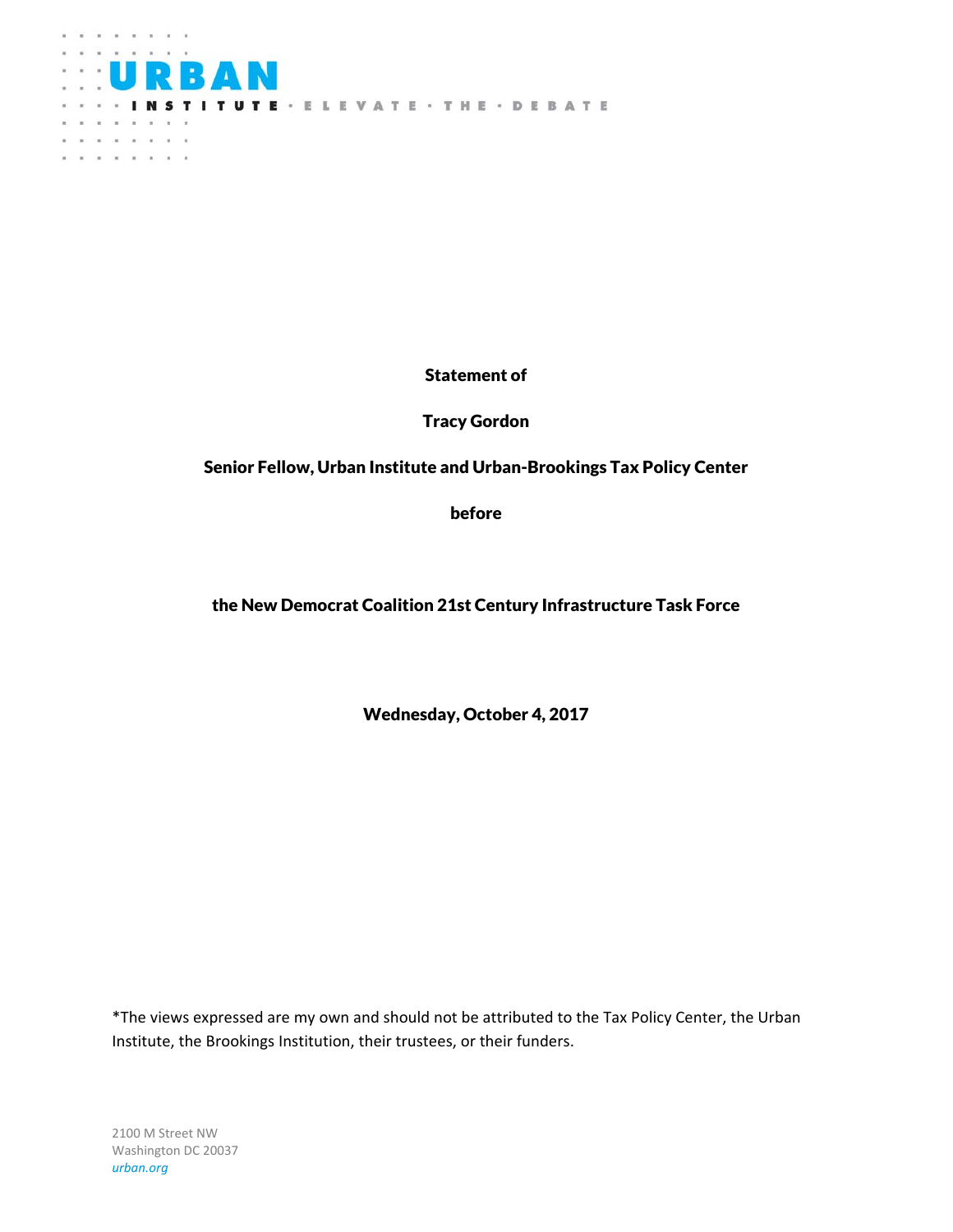Congressman Delaney and members of the coalition, thank you for inviting me here today to discuss our nation's infrastructure. The views expressed are my own and should not be attributed to the Tax Policy Center, the Urban Institute, the Brookings Institution, their trustees, or their funders.

Across partisan lines and in government, business, academia, and the advocacy community, people broadly agree that our nation's physical capital stock is not keeping pace with the demands of a 21stcentury economy or a changing society. I would like to tell you that with all this consensus addressing what former Transportation Secretary Anthony Foxx called our "infrastructure deficit" will be easy.

But you already know that it will be hard. At the risk of making your jobs even harder, here are four things Congress may want to keep in mind when considering changes to infrastructure policy.

### **1. SPENDING BENCHMARKS VARY WIDELY**

You've all heard that America needs to invest \$2 trillion in public money to bring our transportation, water, energy, and other infrastructure up to par by 2025. That figure comes from the American Society of Civil Engineers.1 But that's not the only estimate.

Federal agencies suggest that our spending needs are lower. For example, the US Department of Transportation calculates that addressing the current \$830 billion backlog in highway and bridge investments plus making all other cost-beneficial improvements to the road system would cost federal, state, and local governments \$746 billion over 20 years versus the ASCE's \$1.1 trillion over ten years for surface transportation.2

The DOT reports also find that our performance is improving along several dimensions. The percentage of bridges that are structurally deficient has been declining, for example, as has the share of roads with poor pavement quality.<sup>3</sup> We still have much to do, but things are not as dire as some headline claims suggest.

You've also heard comparisons to the 1960s, the heyday of America's investment in public infrastructure. We are certainly investing less in public infrastructure today, relative to the size of the economy, than we were in the 1960s (see figure). But that doesn't mean we need to return 1960s' investment levels.

<sup>&</sup>lt;sup>1</sup> See "Economic Impact," 2017 Infrastructure Report Card, American Society of Civil Engineers, https://www.infrastructurereportcard.org/the-impact/economic-impact/.

<sup>2</sup> See *2015 Status of the Nation's Highways, Bridges, and Transit: Conditions & Performance, Chapter 8: Selected Capital Investment Scenarios: Highways* (Washington, DC: US Department of Transportation, Federal Highway Administration and Federal Transit Administration, 2016).

<sup>3</sup> See *2015 Status of the Nation's Highways, Bridges, and Transit: Conditions & Performance, Chapter 6: Potential Capital Investment Impacts: Highways* (Washington, DC: US Department of Transportation, Federal Highway Administration and Federal Transit Administration, 2016); and also *Drinking Water Infrastructure Needs Survey and Assessment: Fifth Report to Congress*(Washington, DC: US Environmental Protection Agency, 2013).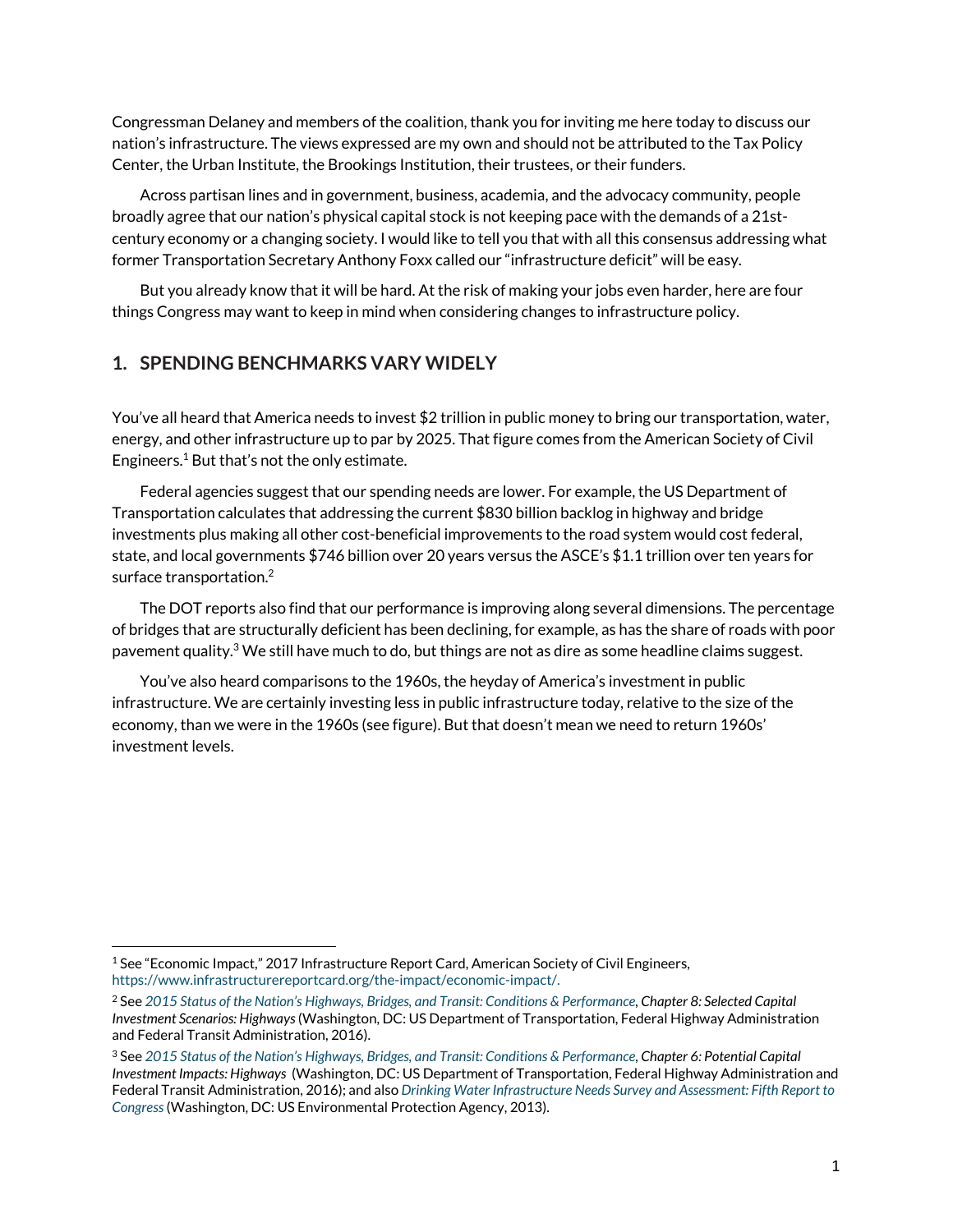

## Non-Defense Net Public Investment by Government level, 1947-2016

Percent of GDP (%)

Surveys of the economic literature note that returns to infrastructure spending are specific to time and place and may drop off considerably after an initial boost to economic activity. As one of the best-known papers in this area notes, "Building an interstate network might be very productive; building a second network may not."4

More recent research emphasizes maintaining a state of good repair and reaping the best performance from the existing infrastructure stock rather than expanding the system.<sup>5</sup>

## **2. ALL INFRASTRUCTURE IS LOCAL**

It is worth remembering that with some exceptions—like the Interstate Highway System—there really is no such thing as a national infrastructure. There are specific projects in specific places that affect people and businesses in those communities. States and localities make three-quarters of all infrastructure investments (see figure). For operations and maintenance as opposed to capital spending, the state and local share is even higher (i.e., 88 percent for transportation and water infrastructure).<sup>6</sup>

Source: US Bureau of Economic Analysis: National Income and Product Accounts - Table 5.2.5 **URBANINSTITUTE** 

 4 John G. Fernald, "Roads to Prosperity? Assessing the Link between Public Capital and Productivity," *American Economic Review* 89, No. 3 (1999): 619–38.

<sup>5</sup> Matthew E. Kahn and David M. Levinson, "Fix It First, Expand It Second, Reward It Third: A New Strategy for America's Highways," Hamilton Project Discussion Paper 2011-13 (Washington, DC: Brookings Institution, 2011).

<sup>6</sup> *Public Spending on Transportation and Water Infrastructure, 1956 to 2014* (Washington, DC: Congressional Budget Office, 2015).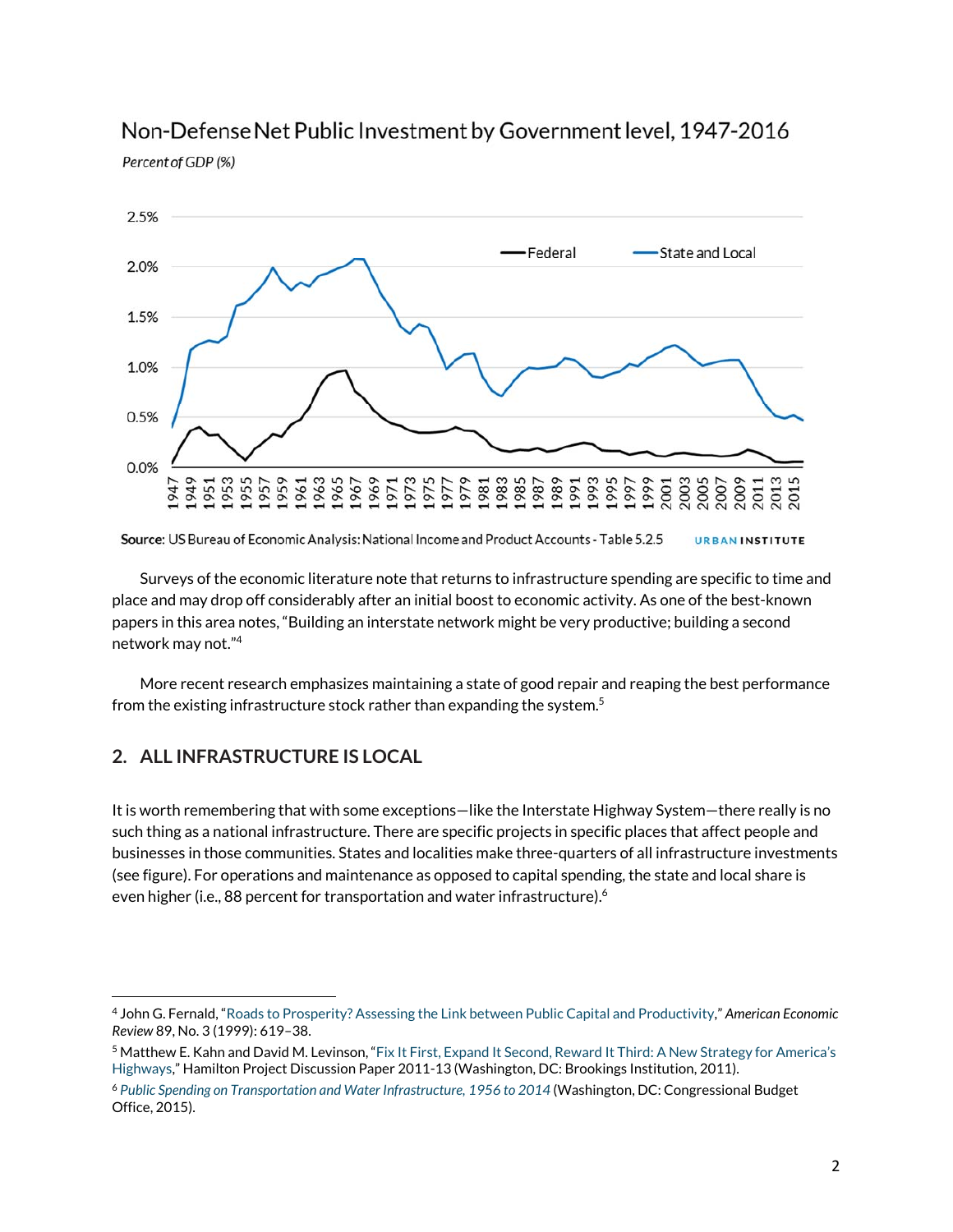# Public Spending on Transportation and Water Infrastructure

By level of government, 2014



Source: Congressional Budget Office, "Public Spending on Transportation and Water Infrastructure, 1956 to 2014." Note: State and local spending is net of federal grants and subsidies.

**URBANINSTITUTE** 

Beyond spending, state and local governments make land-use decisions, conduct environmental reviews, enforce labor laws, set procurement rules, and implement other regulations that shape what infrastructure gets built, how, and where. These often overlapping and poorly coordinated federal, state, and local requirements mean it can take more than a decade for projects to get approved.<sup>7</sup> Coordination among federal, state, and local governments can be a problem and needs to be handled better.

A National Infrastructure Bank is one way to address this fragmentation. Discussions of infrastructure banks often focus on how they would expand access to loans, loan guarantees, and other credit enhancements. However, equally if not more important is their role in improving project selection.

## **3. THE FEDERAL GOVERNMENT HAS MANY TOOLS AT ITS DISPOSAL**

Beyond direct spending and intergovernmental grants, the federal government has many tools at its disposal, including traditional tax-exempt municipal bonds, taxable bonds, private activity bonds, direct loans and guarantees, and help attracting private financing through public-private-partnerships, or P3s.

The American Recovery and Reinvestment Act of 2009 authorized state and local issuers to sell taxable Build America Bonds (BABs) for infrastructure, thereby accessing nontraditional buyers such as foreigners and pension funds. BABs were enormously popular, generating \$181 billion in new taxable issuances and

<sup>7</sup> *Transportation for Tomorrow,* Vol. II, chapter 6 (Washington, DC: National Surface Transportation Policy and Revenue Study Commission, 2007).